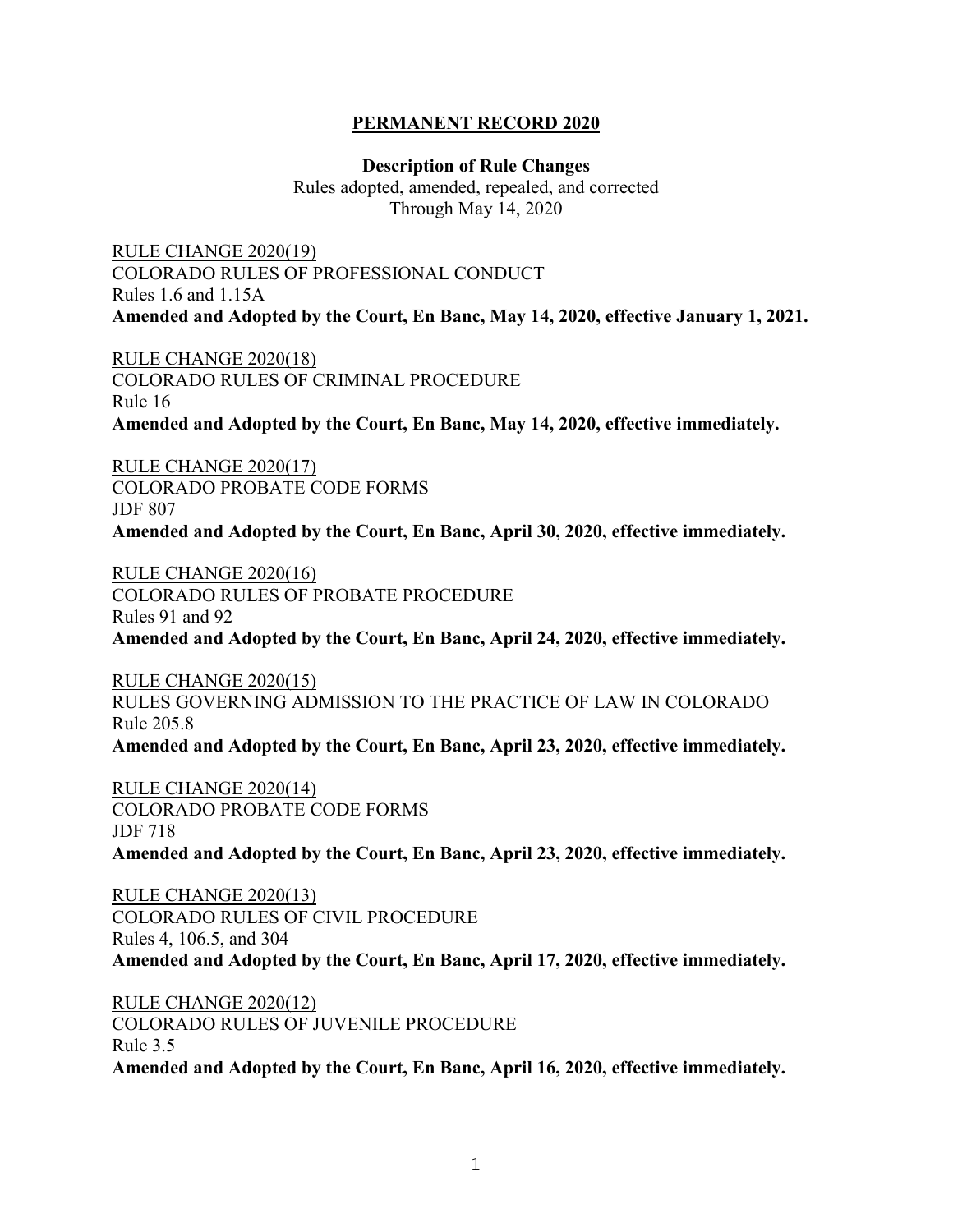RULE CHANGE 2020(11)

COLORADO RULES OF PROCEDURE REGARDING ATTORNEY DISCIPLINE AND DISABILITY PROCEEDINGS, COLORADO ATTORNEYS' FUND FOR CLIENT PROTECTION AND MANDATORY CONTINUING LEGAL EDUCATION AND JUDICIAL EDUCATION Rules 251.2, 254, and 255 **Amended and Adopted by the Court, En Banc, April 16, 2020, effective immediately.** 

RULE CHANGE 2020(10) UNAUTHORIZED PRACTICE OF LAW RULES Rule 229 **Amended and Adopted by the Court, En Banc, April 16, 2020, effective immediately.** 

RULE CHANGE 2020(09) COLORADO RULES OF CRIMINAL PROCEDURE Rule 35 **Amended and Adopted by the Court, En Banc, April 16, 2020, effective immediately.** 

RULE CHANGE 2020(08)

COLORADO RULES OF CRIMINAL PROCEDURE Rule 43 **Amended and Adopted by the Court, En Banc, April 7, 2020, effective immediately.** 

RULE CHANGE 2020(07) COLORADO RULES OF CRIMINAL PROCEDURE Rule 24 **Amended and Adopted by the Court, En Banc, April 7, 2020, effective immediately.** 

RULE CHANGE 2020(06)

COLORADO RULES OF CRIMINAL PROCEDURE Rule 43

**Amended and Adopted by the Court, En Banc, March 30, 2020, effective immediately.** 

RULE CHANGE 2020(05) COLORADO RULES OF CRIMINAL PROCEDURE Rule 43 **Amended and Adopted by the Court, En Banc, March 23, 2020, effective immediately.** 

RULE CHANGE 2020(04) COLORADO RULES OF CRIMINAL PROCEDURE Rule 43 **Amended and Adopted by the Court, En Banc, March 19, 2020, effective immediately.** 

RULE CHANGE 2020(03) COLORADO PROBATE CODE FORMS JDF 999